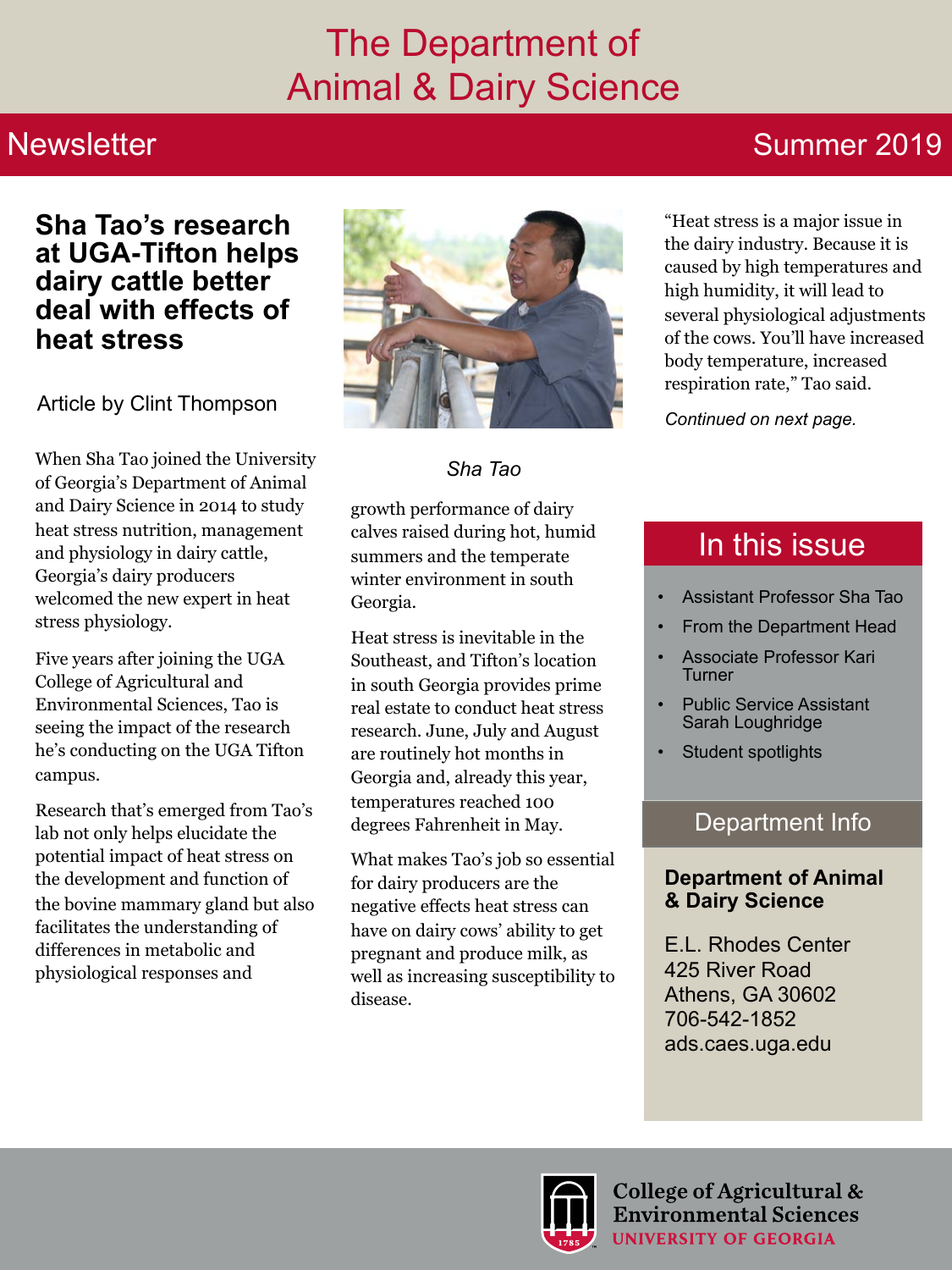### **Sha Tao's research at UGA-Tifton helps dairy cattle better deal with effects of heat stress**

Article by: Clint Thompson

"If we can understand how heat stress influences a cow and calf metabolically and physiologically, we can develop some additional management strategies or nutritional pharmaceutical interventions to reduce the impact. We can't 100% mitigate the impact of heat stress but we can develop information that will better aid dairy cattlemen."

Milk production is of utmost concern, according to Tao. Reduced milk production caused by heat stress in the U.S. leads to a \$2 billion annual loss, he said.

Dairy producers already use management strategies to help dairy cattle stay cool during the summer. Fans, misters and soakers are used to cool off cattle at dairy operations across the Southeast, including the research farm Tao uses for his research at UGA-Tifton.

"In our dairies here in the Southeast, for example Florida and Georgia, we face the most severe heat stress issues, and that's because we have longer summers and more humidity. That causes problems," Tao said.

When cows are exposed to a temperature-humidity index above 68, their milk production level begins to decrease, Tao said.

Seventy-five percent of Tao's time is spent conducting research and 25% is spent focused on Extension, sharing his findings with cattlemen.

"We still feel there's plenty of information to gather about heat stress," Tao said. "Without this knowledge, we have difficulty developing further information to distribute to producers about heat stress."

Georgia's dairy industry has been successful despite the

state's warm climate. According to the UGA Center for Agribusiness and Economic Development, dairy generated \$323.8 million in farm gate value in 2017, accounting for 22.6% of the livestock/ aquaculture sector in Georgia.

[See this story on our website](https://ads.caes.uga.edu/news/story.html?storyid=8004&story=Heat-Stress).



*Sha Tao, an animal and dairy scientist on the UGA Tifton campus, shows how to feed a calf during the UGA New Faculty Tour in 2017. The tour stops at the UGA-Tifton dairy every year, and Tao is one of the scientists who talks about research being done on campus.*

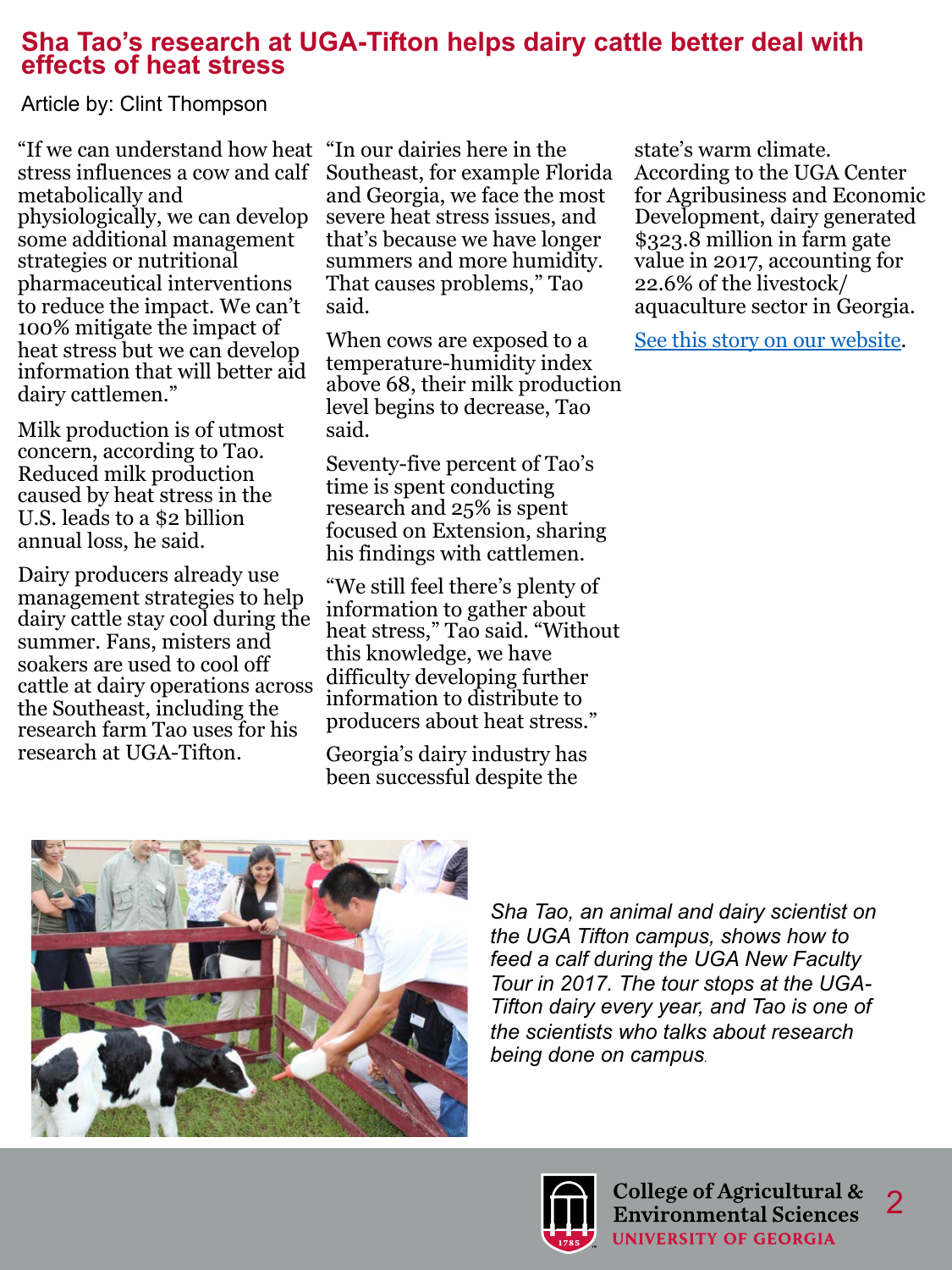## From the Department Head Upcoming Events



# *Francis Fluharty, Animal and Dairy Science Department Head*

As we get ready for another school year, there are a lot of events that deserve mention. From a faculty standpoint, we have hired [Dr. Valerie Ryman](https://ads.caes.uga.edu/people/faculty/valerie-ryman.html) as a tenure-track assistant professor. Valerie is a mastitis expert who will add significantly to our teaching and extension outreach programs. In addition, we have added Pedro Fontes in a beef cattle teaching and extension position. Currently, Pedro is at Texas A&M, and he will begin at UGA on January 2, 2020. Pedro is the recipient of the 2019 American Society of Animal Science Wettemann Graduate Scholar in Physiology Award, presented to the outstanding graduate student in physiology, endocrinology and/or reproduction. His training and experience in beef cattle reproductive physiology will be a huge addition to our programs. We are in the midst of interviews for an assistant professor in molecular muscle biology. This position will add depth to our meat science and Regenerative Bioscience Center programs. Finally, we have been given permission to conduct a search to fill the beef extension and teaching position, in Tifton, vacated by Jacob Segers which he resigned to pursue his love of teaching. Change is the only constant in life, and we will continue to strive to adapt to the needs of our students, producers, stakeholders, and the people who hire our graduates. Thanks for your continued support!

Grancis Hutrette

[UGA-Tifton New Student](https://ads.caes.uga.edu/content/caes-subsite/animal-dairy-science/calendar/event.html?eventid=1532&event=Summer-Student-Worker-Luncheon---UGA-Tifton-campus)  **Orientation August 12, 10 a.m.-2 p.m.** 

### [CAES Orientation 2.0](https://ads.caes.uga.edu/content/caes-subsite/animal-dairy-science/calendar/event.html?eventid=1541&event=CAES-Orientation-2.0) **August 15, 5:30-7 p.m.**

[Ag Dawg Kickoff](https://ads.caes.uga.edu/calendar/event.html?eventid=1515&event=Ag-Dawg-Kickoff)  **August 28, 6-8 p.m.** 

[2019 Summer Lamb and Goat](https://ads.caes.uga.edu/calendar/event.html?eventid=1548&event=2019-Summer-Lamb-and-Goat-Classic)  [Classic](https://ads.caes.uga.edu/calendar/event.html?eventid=1548&event=2019-Summer-Lamb-and-Goat-Classic) **September 7-8, 7 a.m. – 5 p.m.** 

[Engaging with your College,](https://ads.caes.uga.edu/calendar/event.html?eventid=1540&event=Engaging-with-your-College,-Department-and-Major)  [Department, and Major](https://ads.caes.uga.edu/calendar/event.html?eventid=1540&event=Engaging-with-your-College,-Department-and-Major) **October 24, 5-6 p.m.** 

[D.W. Brooks Lecture and](https://dwbrooks.caes.uga.edu/)  [Awards](https://dwbrooks.caes.uga.edu/) **November 12, 3:30 p.m.** 

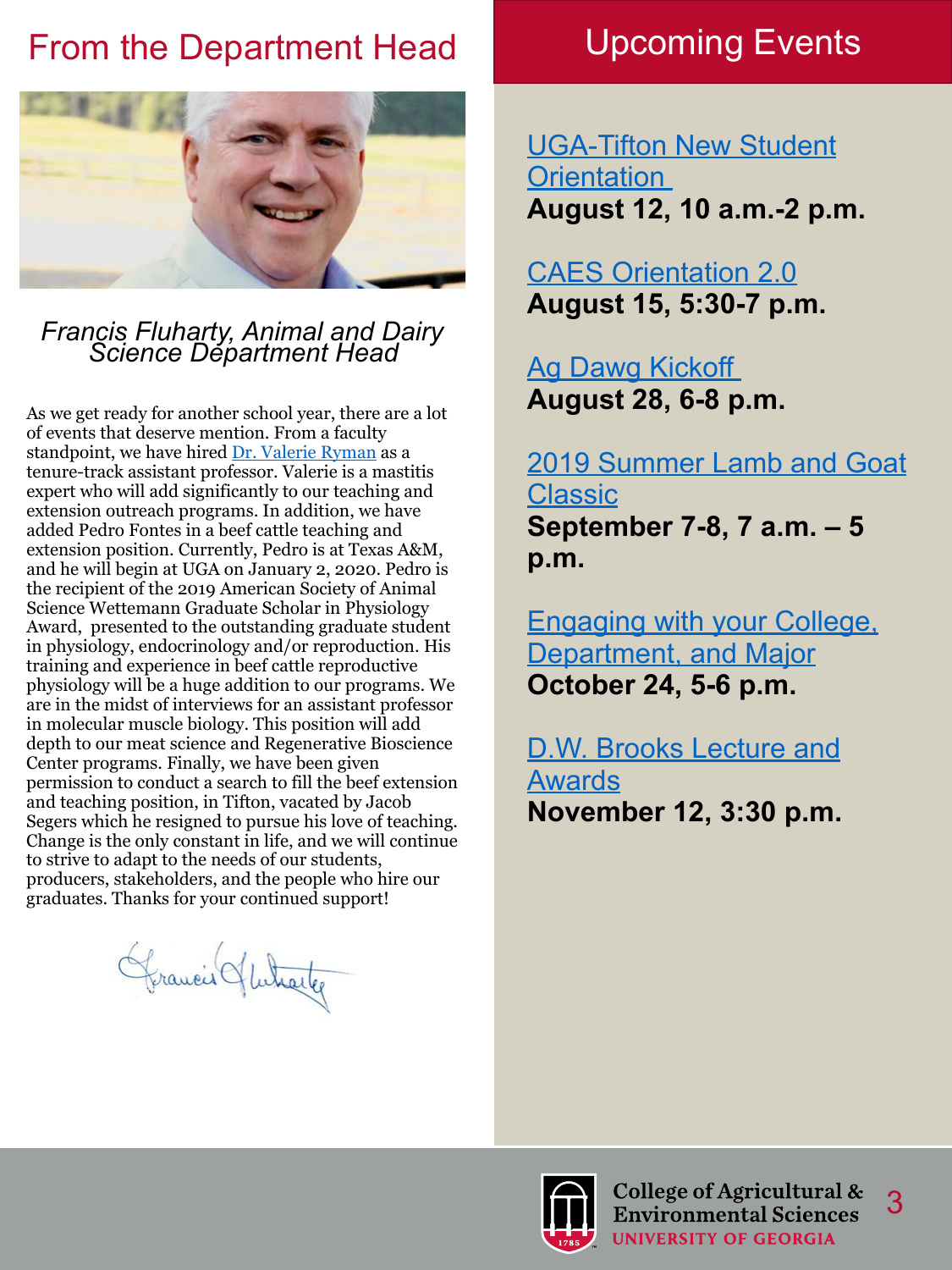# **News**

### **Kari Turner**

Article by Merritt Melancon

Kari Turner has earned her reputation as one of the best teachers in the University of Georgia College of Agricultural and Environmental Sciences by inspiring more questions than she answers.

Her students say that she has the uncommon ability to inspire them to learn more after her class is over. Her goal is to make her students want to learn about the world around them and to give them the tools they need to become critical thinkers.

"Dedication to knowledge is admirable, but a truly special teacher fosters an unquenchable thirst to analyze the world around you," said one of Turner's former undergraduate students.

Turner realized her passion for teaching while pursuing her master's degree at Virginia Tech. She pursued her doctorate at Michigan State University, with the express purpose of teaching at the college level after graduation.

Since joining the UGA faculty in 2005, Turner has not only excelled in the classroom but also has taught numerous workshops and short courses in her role of UGA Cooperative Extension's equine specialist. That balance of classroom and real-world experience has helped Turner prepare her students for the transition from college to graduate school or the career world.

"Students do not view her class as simply a formality to graduate; she is the gateway through which students are able to learn skills that will guide them through life," said one former student.



 *Francis Fluharty, department head and Kari Turner, associate professor in the UGA College of Agricultural and Environmental Sciences (CAES) Department of Animal & Dairy Science*

Turner teaches about 255 students in four to five courses each semester focusing on a wide variety of different topics, ranging from elective classroom-based courses to interactive seminars, to required upper-level laboratory courses. These include Companion Animal Care, Horse Production and Management, Equine Science Seminar, Equine Exercise Physiology, Special Problems – Equine Reproduction and Foaling, and two First-Year Odyssey Seminars.

Despite her heavy course load students often cite Turner's enthusiasm in the classroom as one reason for her effectiveness as an instructor. Her enthusiastic teaching style and connection students have earned her numerous departmental, college and university-level and national teaching awards.



 $\boldsymbol{\varDelta}$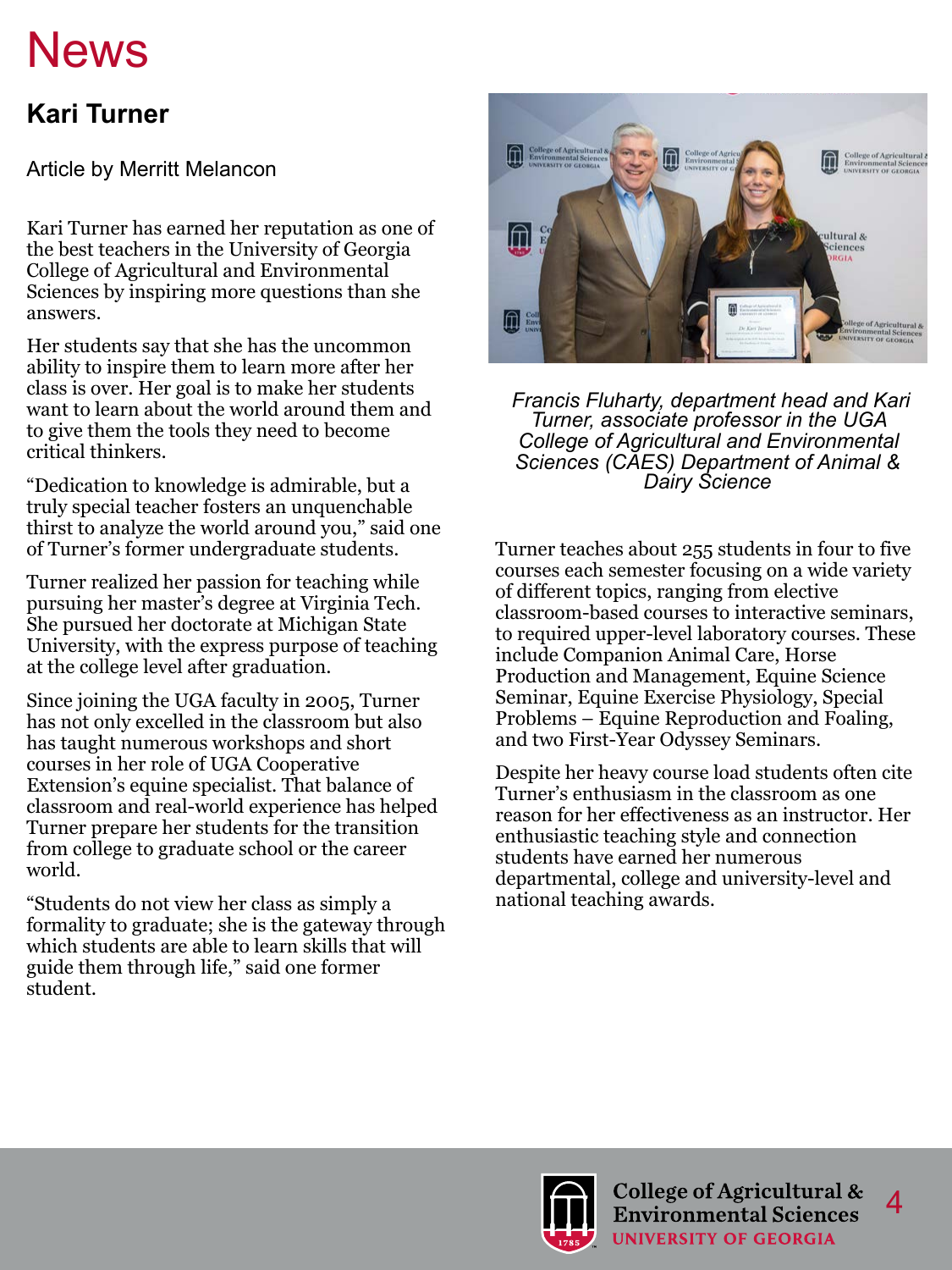# **News**

### **Georgia native ushers the UGA livestock judging program into a new era**

Article by Merritt Melancon

University of Georgia Livestock Judging coach and youth extension specialist, Sarah Loughridge, brings a whole new meaning to education out of the classroom. Charged with coaching a group of UGA students interested in livestock judging, Loughridge loads them up in a van and brings them all over the country to develop their evaluation skills.

"What I enjoy is exposing students to the industry outside of Georgia," said Loughridge. "It is much larger than this state and university."

Loughridge has been preparing for this job practically her entire life. She grew up on a cattle operation in Chatsworth, GA and started judging livestock in the 10th grade though FFA. She then judged at Butler Community College and Kansas State University, where she earned her bachelor's degree in animal science. Later on, she received her master's in agricultural education and leadership from UGA. Throughout her judging career, she has gained a great respect for evaluation and what it teaches students, she said.

"In 12 minutes, you have to make a decision and come up with reasoning to defend yourself," said Loughridge. "The ability to do that will take you very far in life."

Under Loughridge's leadership, the livestock judging program at UGA has grown to new heights, providing students the opportunity to judge at national livestock judging contests scattered across



*Sarah Loughridge, public service assistant in the UGA College of Agricultural and Environmental Sciences (CAES) Department of Animal & Dairy Science*

the U.S., and Loughridge believes the future is bright for this program.

Loughridge encourages any student interested in judging become involved in the program here at UGA. The advantages to being a part of the team are limitless, she said.

"No, you may not grow up to be a judge, and that is perfectly fine," said Loughridge. "The people you meet and the skills you gain along the way make being on a competitive team worth it."

Her success in this livestock industry has been a collaborative effort, said Loughridge.

"I am thankful for the opportunities I have been afforded in this industry, but more so, I am beyond appreciative of the people to have and continue to be mentors and supporters," said Loughridge. "I would not be able to do what I love on a daily basis without their guidance and encouragement."

For more information about the UGA Livestock Judging Team, please contact Sarah Loughridge at sloughridge@uga.edu

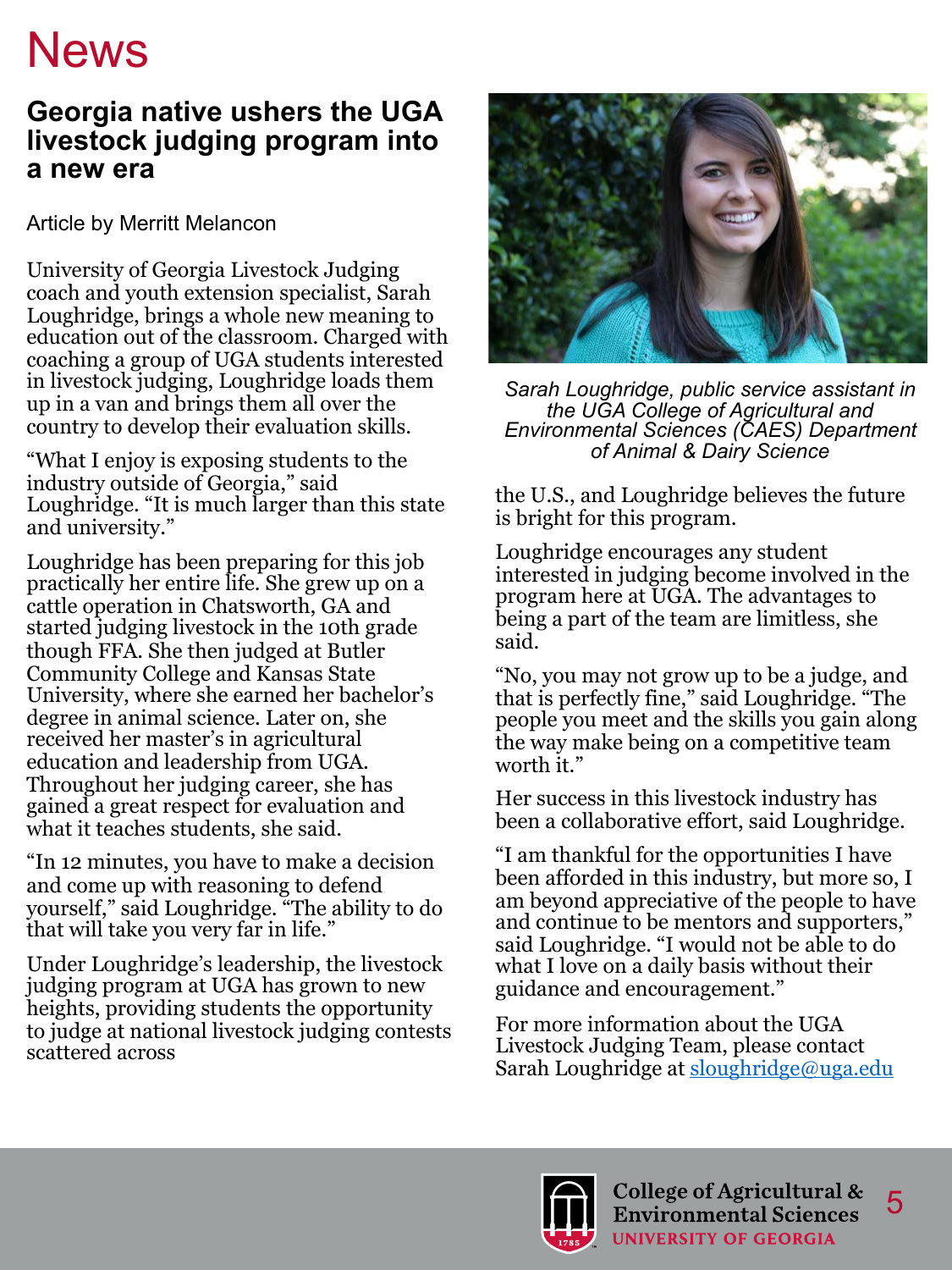# Student Spotlight

### Ruth M. Orellana Rivas

Ruth grew up in a dairy farm in Honduras and obtained bachelor's degree in agricultural sciences from the Universidad Nacional de Agricultura, Catacamas, Honduras. She earned a master's degree in animal sciences focusing on dairy calf nutrition from Louisiana State University. Since joining Dr. Tao's lab at the University of Georgia, Ruth has focused on two aspects of dairy calf nutrition.

First, she is interested in the impact of environmental heat stress and nutritional factors on liver and mammary gland development during transition and lactation periods of dairy cows. The second area of her interest is to utilize nutritional and management approaches to improve calf growth and health during summer.

Ruth's research is of importance not only for the scientific community but also for dairy producers. Heat stress is a critical issue facing the dairy industry and negatively impacts the health and productivity of both cows and calves. In one study, Ruth explored the possibility to improve cow metabolic health (i.e., reducing ketosis and fatty liver) of heat-stressed transition dairy cows around calving by feeding a glucose precursor.

She has also studied different dietary zinc sources, inorganic and mineral amino acid complex, on mammary gland development of heat-stressed lactating dairy cows. She utilized different approaches and studies the alteration of mammary gene expression, cell proliferation and apoptosis by different dietary zinc sources of heat-stressed mammary gland.

The results from her studies not only provide an improved understanding of the mechanisms how dietary supplements and heat stress influence tissue development of dairy cows but also provide practical feeding strategies to improve metabolic and mammary growth and health of transition and lactating dairy cows.

In the second area of Ruth's doctoral research, she focuses on feeding rates and frequency of accelerated milk replacer on calf growth, health and metabolism during summer. In a dairy farm, it is a common strategy to feed large amount of milk replacer to preweaning calves in order to increase energy intake for better growth.

However, Ruth characterized that feeding large amounts of milk replacer twice daily lead to a higher incidence of metabolic diseases, such as abomasum bloating and scour, which she believe is because of the reduced milk replacer abomasal emptying rate by heat stress during summer. From this trial, she designed a follow-up study to explore the impact of feeding frequency of milk replacer on calf health, abomasal emptying rate and metabolic adaptation during summer.



*Ruth M. Orellana Rivas*

She discovered that increasing feeding frequency from twice to three times a day had no improvement in animal performance during summer, but improved average daily gain of calves during winter. The interesting findings provide valuable information to guide the calf feeding management during summer and improve the health and growth of preweaning calves.

Academically, Ruth loves to learn and is not afraid of anything beyond her comfort zone, which is an important trait for a successful animal scientist.

She is a productive student. Within only two years in Dr. Tao's lab, she has co-authored three peer-reviewed articles including a symposium review paper, and has prepared five first-author articles ready for submission.

It is expected that she will generate at least three to four more first-author papers from her current and future projects. Additionally, she has published 10 meeting abstracts and two conference proceedings. Ruth is also actively involved in the Extension program at UGA. She participated and gave talks at Extension events such as the Sunbelt Agriculture Expo, First Grade Field Day and at heat stress workshops etc. She is also productive in publishing extension articles. In her two years at UGA, she has published five extension newsletters in UGA Extension's DairyFax, and one article at Progressive Dairyman.